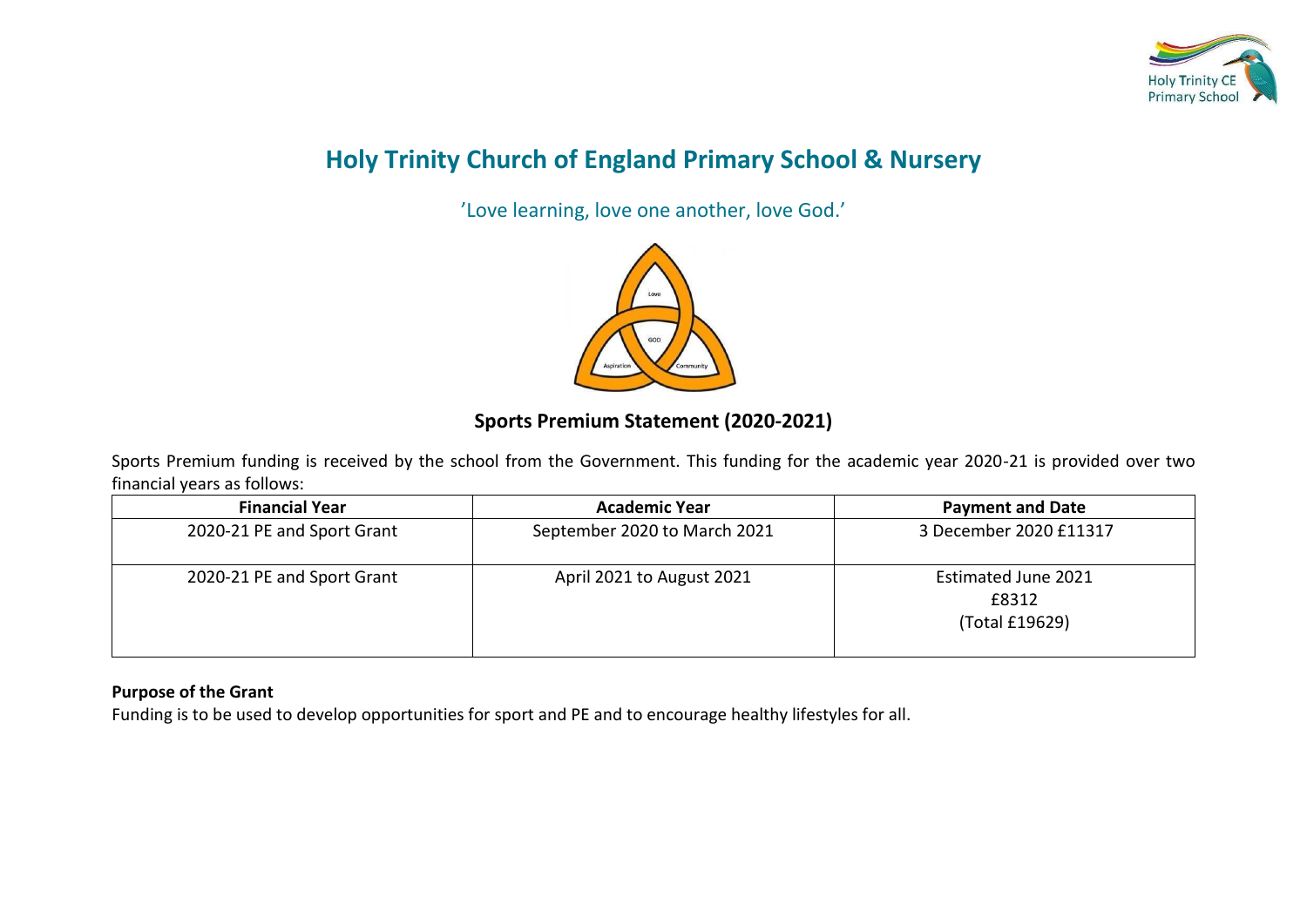

### **Holy Trinity's Allocation**

Schools receive PE and sport premium funding based on the number of pupils in Years 1-6. We received £16,000 plus £10 per eligible pupil. The data used by the Department for Education showed that we had 378 eligible pupils. The total funding is given in instalments as shown above.

| <b>PE and Sport</b><br><b>Premium Key</b><br><b>Outcome Indicator</b>                 | <b>Planned Action</b>                                                                                                                               | <b>Desired Outcomes</b>                                                                                                                                                                                                                                                                                                                                                                              | Projected<br>Cost                                                                                                                                                                                                            | Impact                                                                                                                                                                                                                                                                                                              |
|---------------------------------------------------------------------------------------|-----------------------------------------------------------------------------------------------------------------------------------------------------|------------------------------------------------------------------------------------------------------------------------------------------------------------------------------------------------------------------------------------------------------------------------------------------------------------------------------------------------------------------------------------------------------|------------------------------------------------------------------------------------------------------------------------------------------------------------------------------------------------------------------------------|---------------------------------------------------------------------------------------------------------------------------------------------------------------------------------------------------------------------------------------------------------------------------------------------------------------------|
| The<br>$\bullet$<br>engagement<br>of all pupils in<br>regular<br>physical<br>activity | Registered for Get set 4 PE scheme<br>of work.<br>Brought skipping ropes.<br>5- a-day fitness.<br>Update PE resources as some<br>becoming outdated. | Access to active games at home.<br>$\bullet$<br>Lesson plans that all teachers can<br>follow.<br>Participation tracking.<br>Skipping ropes-encourage all<br>children to set personal targets,<br>use school games for separate<br>challenges.<br>New resources- More and newer<br>equipment to use. 2 additional<br>basketball hoops KS2 (can be used<br>at break times), 1 for KS1 playing<br>area. | <b>PE Resources</b><br>£3,448.89<br><b>Skipping</b><br><b>Ropes</b><br>£502.75<br>$5-A-Day$<br>£393.60<br>PE shed £500<br>Additional<br>playground<br>resources<br>£500<br>Play<br>Innovation<br>Games<br>purchased<br>£1584 | Children were encouraged,<br>taught and inspired to be<br>active throughout lockdown.<br>Equipment/resources<br>renewed and refreshed<br>ready for use in bubbles<br>when children returned to<br>school in Spring.<br><b>Play Innovation Games</b><br>purchased to engage<br>children in lunch time<br>activities. |
| Increased<br>participation<br>in competitive<br>sport                                 | Hold inter-house tournaments x3<br>yearly including KS1.<br>Enter school tournaments through<br>RSSP.<br>Inter school competitions and<br>fixtures. | Every child given the opportunity to<br>represent the school in a sporting fixture<br>or competition. This will be ongoing<br>yearly. Opportunities limited 2020-21 due<br>to national restrictions making external<br>competitions impossible.                                                                                                                                                      | <b>RSSP £1,050</b><br>Sports &<br><b>Fitness SLA</b><br>£650<br><b>Minibus</b><br>contribution                                                                                                                               | Inter house competitions<br>have been held in bubbles.<br>Sports Day held in bubbles                                                                                                                                                                                                                                |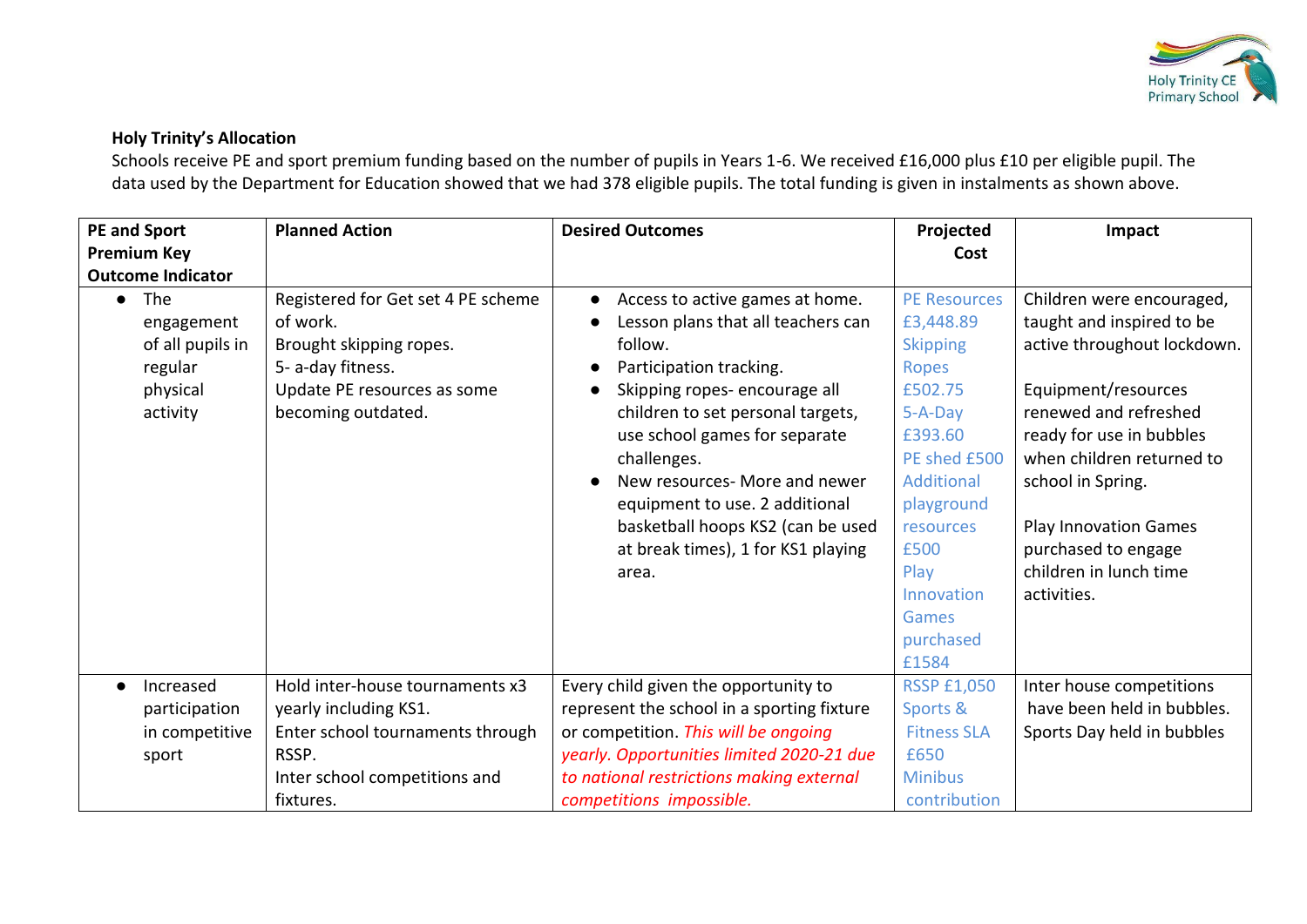

|                                                                                                                               | Host year 3 and 4 tournaments<br>with St Elizabeth's, Marshgate and<br>The Vineyard.<br>Weekly challenges with London<br>Youth Games.                                                                                                                       | Set individual targets for each child to aim<br>for.<br>Post results on twitter, newsletter and<br>class streams.                                                                                                                                                                                            | £700<br><b>Sports</b><br><b>Trophies</b><br>£169.75<br><b>Sports Day</b><br>stickers and<br>equipment<br>£60 |                                                                                                                                                                                                         |
|-------------------------------------------------------------------------------------------------------------------------------|-------------------------------------------------------------------------------------------------------------------------------------------------------------------------------------------------------------------------------------------------------------|--------------------------------------------------------------------------------------------------------------------------------------------------------------------------------------------------------------------------------------------------------------------------------------------------------------|--------------------------------------------------------------------------------------------------------------|---------------------------------------------------------------------------------------------------------------------------------------------------------------------------------------------------------|
| <b>Broader</b><br>$\bullet$<br>experience of<br>a range of<br>sports and<br>activities<br>offered to all<br>pupils            | After school clubs to resume after<br>Easter.<br>Potential lunch time clubs led by<br>staff, eg circuit training and table<br>tennis.<br>Sport activities set up at morning<br>break and lunchtimes.<br>LC to look for 'trial' workshops like<br>last year. | After school clubs to be run in bubbles.<br>More children given the opportunity to<br>attend the clubs.<br>Children to be given the opportunity to try<br>a new sport through 'trial' workshops like<br>last year where we had the Lawn Tennis<br>association come into school. Joe Wicks<br>was successful. | £2,000<br>including<br><b>Running, Kick</b><br>and<br><b>Brentford</b>                                       | Return of clubs has been<br>successful and demand is<br>slowly returning back to<br>normal.<br><b>Middlesex County Cricket</b><br>KS2 Workshop June 2021.<br>Play innovation<br>demonstration June 2021 |
| The profile of<br>$\bullet$<br>PE and sport is<br>raised across<br>the school as a<br>tool for whole<br>school<br>improvement | Promote fixtures and competitions<br>in school via display boards, twitter,<br>class streams, newsletters and<br>celebration<br>worship.<br>Sports<br>personality of The Year.<br><b>Regular School Challenges</b>                                          | All children to have targets for PE and<br>sport. This will be in place for September.<br>Encourage more children to be active.<br>More communication between staff,<br>parents and pupils.<br>PTA to help with drinks for spectators at<br>sporting events.                                                 | <b>Sports</b><br><b>Awards</b><br>£200                                                                       | Play Innovation games will<br>support this.<br>Sports Awards Assembly at<br>end of academic year.                                                                                                       |